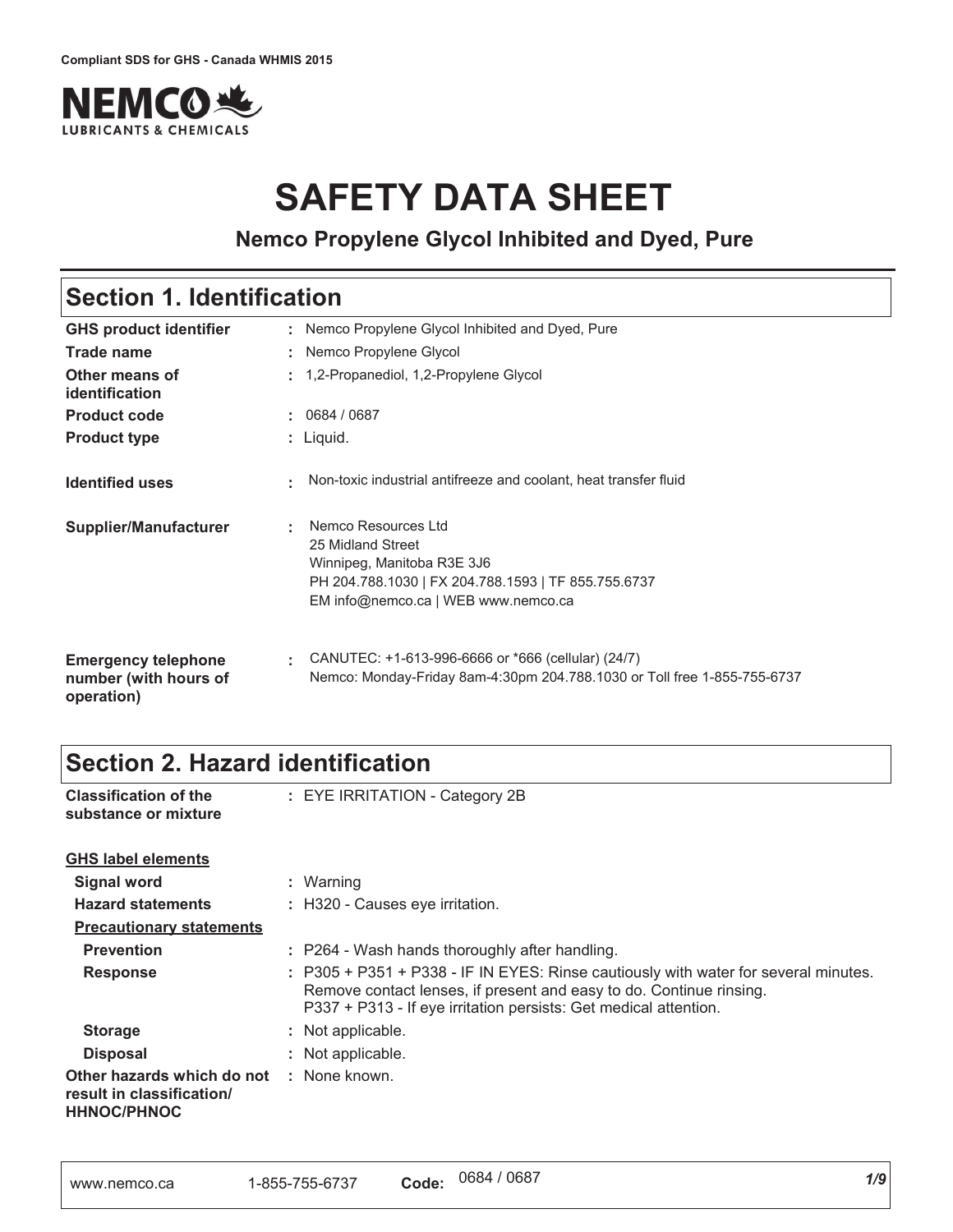

### Section 3. Composition/information on ingredients

| Substance/mixture                       | : Mixture                             |
|-----------------------------------------|---------------------------------------|
| Other means of<br><i>identification</i> | 1,2-Propanediol, 1,2-Propylene Glycol |

#### **CAS number/other identifiers**

| <b>CAS number</b>   | : Not applicable. |            |                   |  |
|---------------------|-------------------|------------|-------------------|--|
| <b>Product code</b> | 0684 / 0687       |            |                   |  |
|                     |                   |            |                   |  |
| Ingredient name     |                   | $\%$ (w/w) | <b>CAS number</b> |  |

There are no additional ingredients present which, within the current knowledge of the supplier and in the concentrations applicable, are classified as hazardous to health or the environment and hence require reporting in this section.

Occupational exposure limits, if available, are listed in Section 8.

### **Section 4. First-aid measures**

#### Description of necessary first aid measures

| Eye contact         | : Immediately flush eyes with plenty of water, occasionally lifting the upper and lower<br>eyelids. Check for and remove any contact lenses. Continue to rinse for at least 20<br>minutes. If irritation persists, get medical attention.                                                                                                                                                                                                                                                                                                                                                                                                                                                                                                                                                                                    |
|---------------------|------------------------------------------------------------------------------------------------------------------------------------------------------------------------------------------------------------------------------------------------------------------------------------------------------------------------------------------------------------------------------------------------------------------------------------------------------------------------------------------------------------------------------------------------------------------------------------------------------------------------------------------------------------------------------------------------------------------------------------------------------------------------------------------------------------------------------|
| <b>Inhalation</b>   | : Remove victim to fresh air and keep at rest in a position comfortable for breathing.<br>If not breathing, if breathing is irregular or if respiratory arrest occurs, provide<br>artificial respiration or oxygen by trained personnel. It may be dangerous to the<br>person providing aid to give mouth-to-mouth resuscitation. Get medical attention if<br>adverse health effects persist or are severe. If unconscious, place in recovery<br>position and get medical attention immediately. Maintain an open airway. Loosen<br>tight clothing such as a collar, tie, belt or waistband.                                                                                                                                                                                                                                 |
| <b>Skin contact</b> | : Flush contaminated skin with plenty of water. Get medical attention if symptoms<br>occur. Wash clothing before reuse. Clean shoes thoroughly before reuse.                                                                                                                                                                                                                                                                                                                                                                                                                                                                                                                                                                                                                                                                 |
| Ingestion           | : Wash out mouth with water. Remove dentures if any. Remove victim to fresh air<br>and keep at rest in a position comfortable for breathing. If material has been<br>swallowed and the exposed person is conscious, give small quantities of water to<br>drink. Stop if the exposed person feels sick as vomiting may be dangerous. Do not<br>induce vomiting unless directed to do so by medical personnel. If vomiting occurs,<br>the head should be kept low so that vomit does not enter the lungs. Get medical<br>attention if adverse health effects persist or are severe. Never give anything by<br>mouth to an unconscious person. If unconscious, place in recovery position and get<br>medical attention immediately. Maintain an open airway. Loosen tight clothing such<br>as a collar, tie, belt or waistband. |

#### Most important symptoms/effects, acute and delayed

| <b>Potential acute health effects</b> |                                                                                            |
|---------------------------------------|--------------------------------------------------------------------------------------------|
| Eye contact                           | : Causes eye irritation.                                                                   |
| <b>Inhalation</b>                     | : No known significant effects or critical hazards.                                        |
| <b>Skin contact</b>                   | : No known significant effects or critical hazards.                                        |
| Ingestion                             | : No known significant effects or critical hazards.                                        |
| Over-exposure signs/symptoms          |                                                                                            |
| Eye contact                           | : Adverse symptoms may include the following:<br>pain or irritation<br>watering<br>redness |
| www.nemco.ca                          | 0684 / 0687<br>Code:<br>1-855-755-6737                                                     |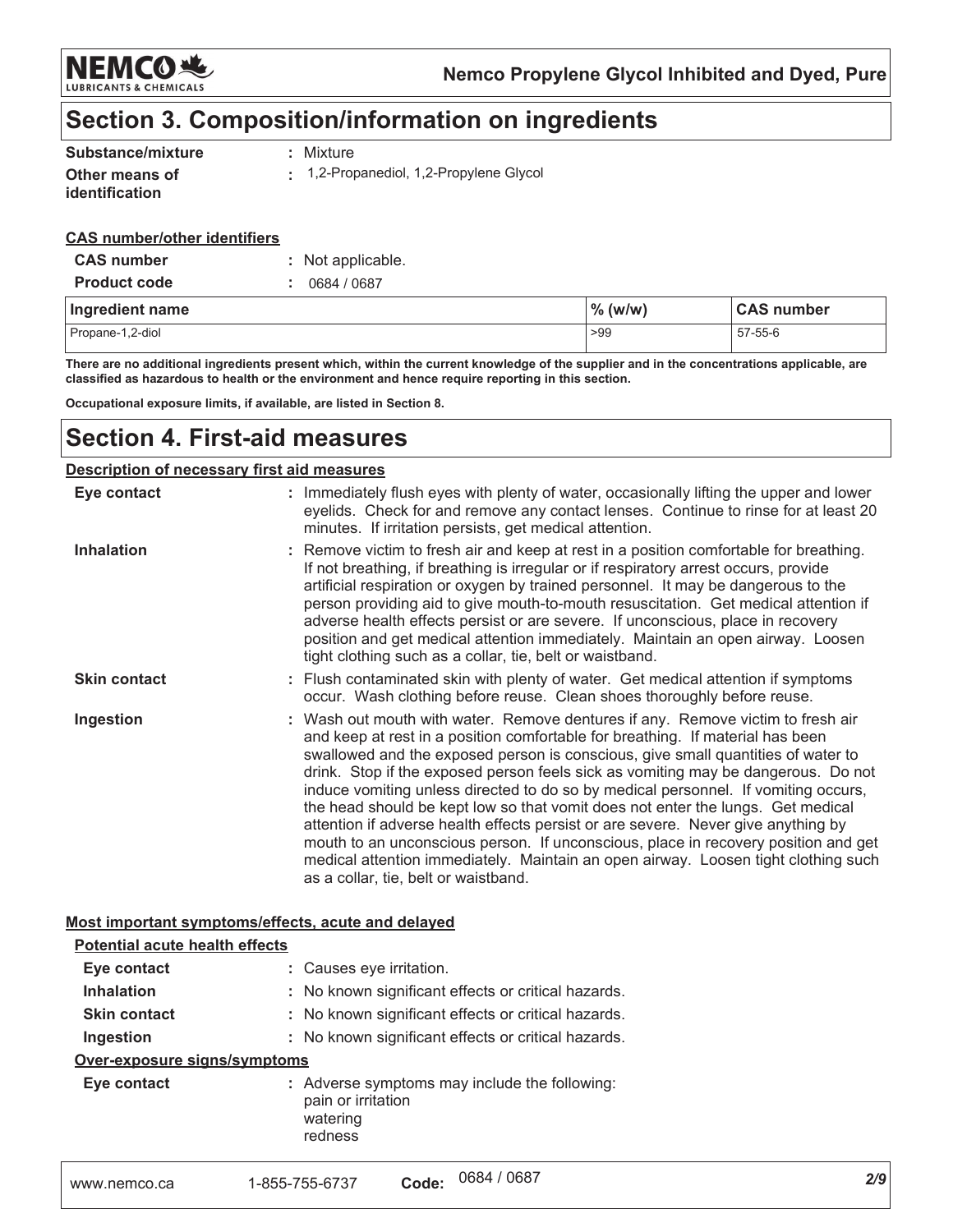

### **Section 4. First-aid measures**

| <b>Inhalation</b>   | : No known significant effects or critical hazards.                                                                            |
|---------------------|--------------------------------------------------------------------------------------------------------------------------------|
| <b>Skin contact</b> | : No known significant effects or critical hazards.                                                                            |
| Ingestion           | : No known significant effects or critical hazards.                                                                            |
|                     |                                                                                                                                |
|                     | Indication of immediate medical attention and special treatment needed, if necessary                                           |
| Notes to physician  | : Treat symptomatically. Contact poison treatment specialist immediately if large<br>quantities have been ingested or inhaled. |

: No action shall be taken involving any personal risk or without suitable training. It may be dangerous to the person providing aid to give mouth-to-mouth resuscitation.

See toxicological information (Section 11)

**Protection of first-aiders** 

### **Section 5. Fire-fighting measures**

| <b>Extinguishing media</b>                               |                                                                                                                                                                             |
|----------------------------------------------------------|-----------------------------------------------------------------------------------------------------------------------------------------------------------------------------|
| Suitable extinguishing<br>media                          | : Use an extinguishing agent suitable for the surrounding fire.                                                                                                             |
| Unsuitable extinguishing<br>media                        | : None known.                                                                                                                                                               |
| <b>Specific hazards arising</b><br>from the chemical     | : No specific fire or explosion hazard.                                                                                                                                     |
| <b>Hazardous thermal</b><br>decomposition products       | : Decomposition products may include the following materials:<br>carbon dioxide<br>carbon monoxide                                                                          |
| Special protective actions<br>for fire-fighters          | : No special measures are required.                                                                                                                                         |
| <b>Special protective</b><br>equipment for fire-fighters | : Fire-fighters should wear appropriate protective equipment and self-contained<br>breathing apparatus (SCBA) with a full face-piece operated in positive pressure<br>mode. |

### **Section 6. Accidental release measures**

### Personal precautions, protective equipment and emergency procedures

| For non-emergency<br>personnel   | : No action shall be taken involving any personal risk or without suitable training.<br>Keep unnecessary and unprotected personnel from entering. Do not touch or walk<br>through spilled material. Avoid breathing vapor or mist. Provide adequate<br>ventilation. Wear appropriate respirator when ventilation is inadequate. Put on<br>appropriate personal protective equipment. |
|----------------------------------|--------------------------------------------------------------------------------------------------------------------------------------------------------------------------------------------------------------------------------------------------------------------------------------------------------------------------------------------------------------------------------------|
| For emergency responders         | : If specialized clothing is required to deal with the spillage, take note of any<br>information in Section 8 on suitable and unsuitable materials. See also the<br>information in "For non-emergency personnel".                                                                                                                                                                    |
| <b>Environmental precautions</b> | : Avoid dispersal of spilled material and runoff and contact with soil, waterways,<br>drains and sewers. Inform the relevant authorities if the product has caused<br>environmental pollution (sewers, waterways, soil or air).                                                                                                                                                      |

#### Methods and materials for containment and cleaning up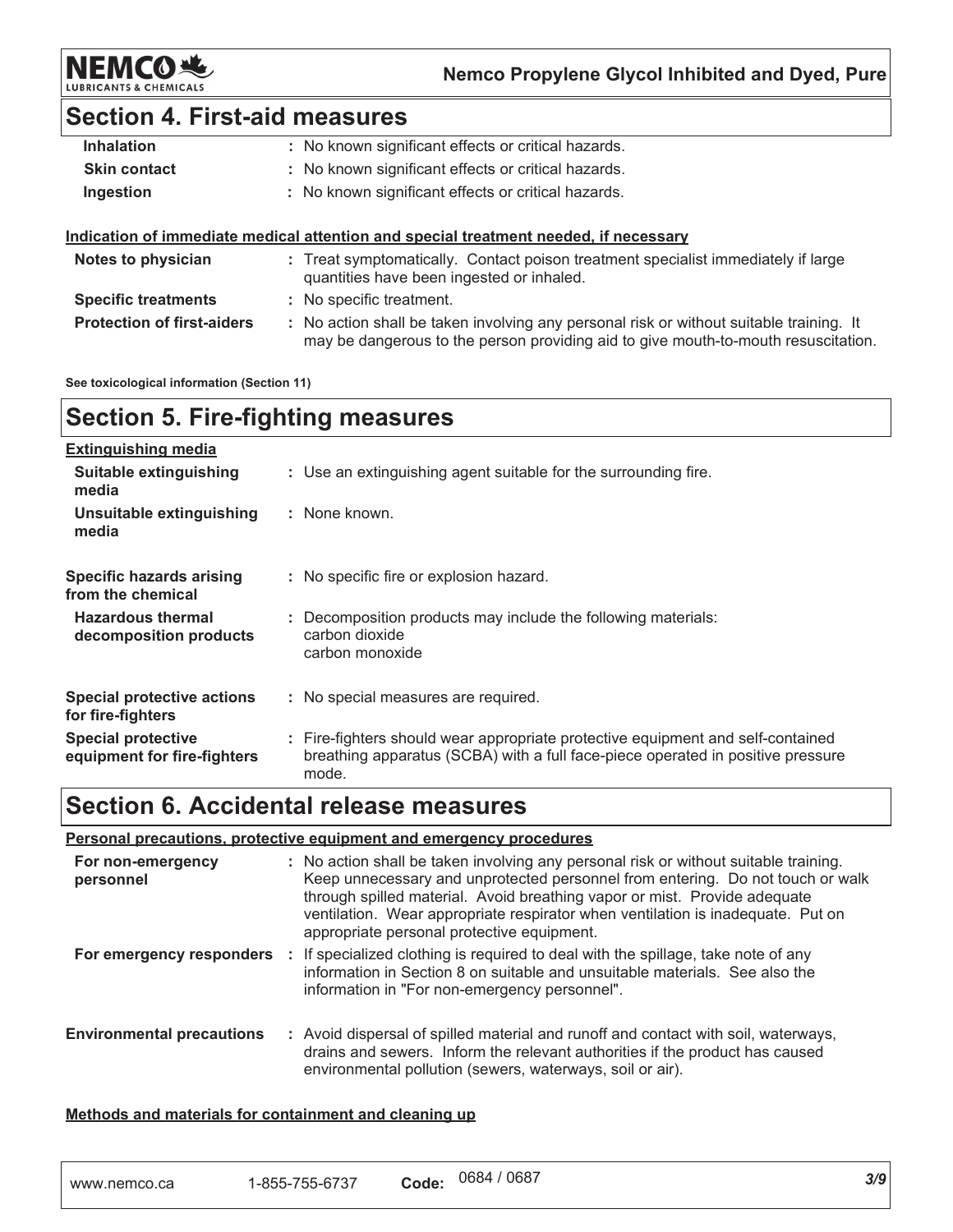

### **Section 6. Accidental release measures**

| <b>Spill</b> | : Stop leak if without risk. Move containers from spill area. Approach release from |
|--------------|-------------------------------------------------------------------------------------|
|              | upwind. Prevent entry into sewers, water courses, basements or confined areas.      |
|              | Wash spillages into an effluent treatment plant or proceed as follows. Contain and  |
|              | collect spillage with non-combustible, absorbent material e.g. sand, earth,         |
|              | vermiculite or diatomaceous earth and place in container for disposal according to  |
|              | local regulations (see Section 13). Dispose of via a licensed waste disposal        |
|              | contractor. Contaminated absorbent material may pose the same hazard as the         |
|              | spilled product. Note: see Section 1 for emergency contact information and Section  |
|              | 13 for waste disposal.                                                              |

### **Section 7. Handling and storage**

| <b>Precautions for safe handling</b>                               |                                                                                                                                                                                                                                                                                                                                                                                                                                                                                                               |
|--------------------------------------------------------------------|---------------------------------------------------------------------------------------------------------------------------------------------------------------------------------------------------------------------------------------------------------------------------------------------------------------------------------------------------------------------------------------------------------------------------------------------------------------------------------------------------------------|
| <b>Protective measures</b>                                         | : Put on appropriate personal protective equipment (see Section 8). Do not ingest.<br>Avoid contact with eyes, skin and clothing. Avoid breathing vapor or mist. Keep in<br>the original container or an approved alternative made from a compatible material,<br>kept tightly closed when not in use. Empty containers retain product residue and<br>can be hazardous. Do not reuse container.                                                                                                               |
| Advice on general<br>occupational hygiene                          | : Eating, drinking and smoking should be prohibited in areas where this material is<br>handled, stored and processed. Workers should wash hands and face before eating,<br>drinking and smoking. See also Section 8 for additional information on hygiene<br>measures.                                                                                                                                                                                                                                        |
| Conditions for safe storage,<br>including any<br>incompatibilities | : Store in accordance with local regulations. Store in original container protected from<br>direct sunlight in a dry, cool and well-ventilated area, away from incompatible<br>materials (see Section 10) and food and drink. Keep container tightly closed and<br>sealed until ready for use. Containers that have been opened must be carefully<br>resealed and kept upright to prevent leakage. Do not store in unlabeled containers.<br>Use appropriate containment to avoid environmental contamination. |

### Section 8. Exposure controls/personal protection

#### **Control parameters**

#### **Occupational exposure limits**

| Ingredient name  | <b>Exposure limits</b>                                                                                                                                                                                          |
|------------------|-----------------------------------------------------------------------------------------------------------------------------------------------------------------------------------------------------------------|
| Propane-1,2-diol | CA Ontario Provincial (Canada, 7/2015).<br>TWA: 10 mg/m <sup>3</sup> 8 hours. Form: Aerosol only<br>TWA: 155 mg/m <sup>3</sup> 8 hours. Form: Vapor and aerosol<br>TWA: 50 ppm 8 hours. Form: Vapor and aerosol |

| Appropriate engineering<br><b>controls</b>       | : Good general ventilation should be sufficient to control worker exposure to airborne<br>contaminants.                                                          |
|--------------------------------------------------|------------------------------------------------------------------------------------------------------------------------------------------------------------------|
| <b>Environmental exposure</b><br><b>controls</b> | : Emissions from ventilation or work process equipment should be checked to ensure<br>they comply with the requirements of environmental protection legislation. |
| Individual protection measures                   |                                                                                                                                                                  |

**Hygiene measures** : Wash hands, forearms and face thoroughly after handling chemical products, before eating, smoking and using the lavatory and at the end of the working period. Appropriate techniques should be used to remove potentially contaminated clothing. Wash contaminated clothing before reusing. Ensure that eyewash stations and safety showers are close to the workstation location.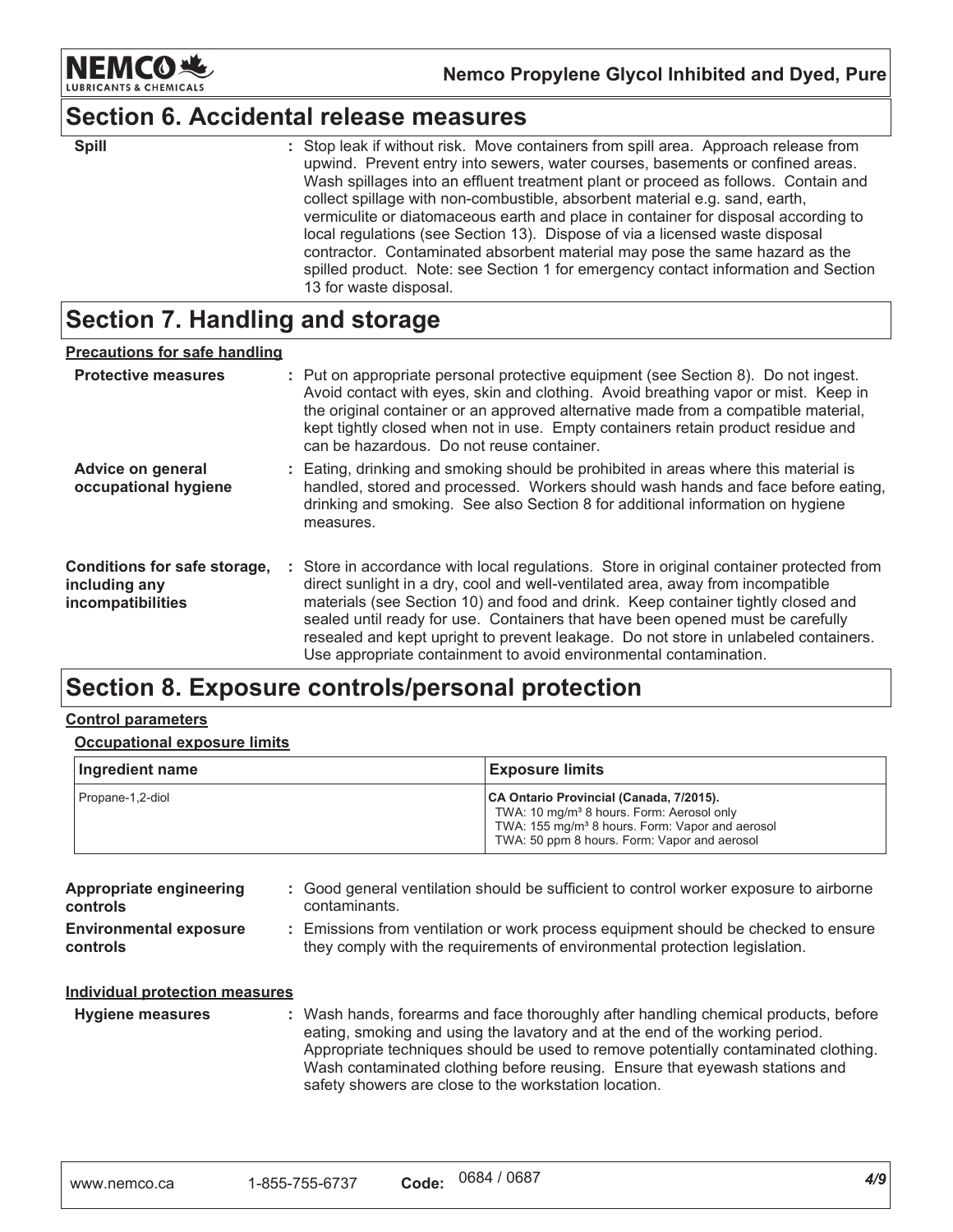**NEMCO地** & CHEMICALS LUBRIC

Nemco Propylene Glycol Inhibited and Dyed, Pure

### Section 8. Exposure controls/personal protection

| <b>Eye/face protection</b>    | : Safety eyewear complying with an approved standard should be used when a risk<br>assessment indicates this is necessary to avoid exposure to liquid splashes, mists,<br>gases or dusts. If contact is possible, the following protection should be worn,<br>unless the assessment indicates a higher degree of protection: chemical splash<br>goggles.                                                                                                                                                                                                                                                                  |
|-------------------------------|---------------------------------------------------------------------------------------------------------------------------------------------------------------------------------------------------------------------------------------------------------------------------------------------------------------------------------------------------------------------------------------------------------------------------------------------------------------------------------------------------------------------------------------------------------------------------------------------------------------------------|
| <b>Skin protection</b>        |                                                                                                                                                                                                                                                                                                                                                                                                                                                                                                                                                                                                                           |
| <b>Hand protection</b>        | : Chemical-resistant, impervious gloves complying with an approved standard should<br>be worn at all times when handling chemical products if a risk assessment indicates<br>this is necessary. Considering the parameters specified by the glove manufacturer,<br>check during use that the gloves are still retaining their protective properties. It<br>should be noted that the time to breakthrough for any glove material may be<br>different for different glove manufacturers. In the case of mixtures, consisting of<br>several substances, the protection time of the gloves cannot be accurately<br>estimated. |
| <b>Body protection</b>        | : Personal protective equipment for the body should be selected based on the task<br>being performed and the risks involved and should be approved by a specialist<br>before handling this product.                                                                                                                                                                                                                                                                                                                                                                                                                       |
| Other skin protection         | : Appropriate footwear and any additional skin protection measures should be<br>selected based on the task being performed and the risks involved and should be<br>approved by a specialist before handling this product.                                                                                                                                                                                                                                                                                                                                                                                                 |
| <b>Respiratory protection</b> | Based on the hazard and potential for exposure, select a respirator that meets the<br>appropriate standard or certification. Respirators must be used according to a<br>respiratory protection program to ensure proper fitting, training, and other important<br>aspects of use.                                                                                                                                                                                                                                                                                                                                         |

## Section 9. Physical and chemical properties

| <b>Appearance</b>                                 |    |                                                 |
|---------------------------------------------------|----|-------------------------------------------------|
| <b>Physical state</b>                             |    | : Liquid.                                       |
| Color                                             |    | $:$ Pink.                                       |
| Odor                                              |    | Mild.                                           |
| Odor threshold                                    |    | Not available.                                  |
| рH                                                |    | $: 9.5 - 10.5$                                  |
| <b>Freezing point</b>                             |    | $>$ -50°C ( $>$ -58°F)                          |
| <b>Boiling point</b>                              | ÷. | Not available.                                  |
| <b>Flash point</b>                                |    | Closed cup: $98^{\circ}$ C (208.4 $^{\circ}$ F) |
| <b>Evaporation rate</b>                           |    | Not available.                                  |
| Flammability (solid, gas)                         |    | Not available.                                  |
| Lower and upper explosive<br>(flammable) limits   |    | : Not available.                                |
| Vapor pressure                                    |    | : Not available.                                |
| Vapor density                                     |    | Not available.                                  |
| <b>Relative density</b>                           |    | $: 1.027 - 1.033$                               |
| <b>Solubility</b>                                 |    | Miscible in water.                              |
| <b>Partition coefficient: n-</b><br>octanol/water |    | Not available.                                  |
| <b>Auto-ignition temperature : Not available.</b> |    |                                                 |
| <b>Decomposition temperature</b>                  |    | : Not available.                                |
| <b>Viscosity</b>                                  |    | Not available.                                  |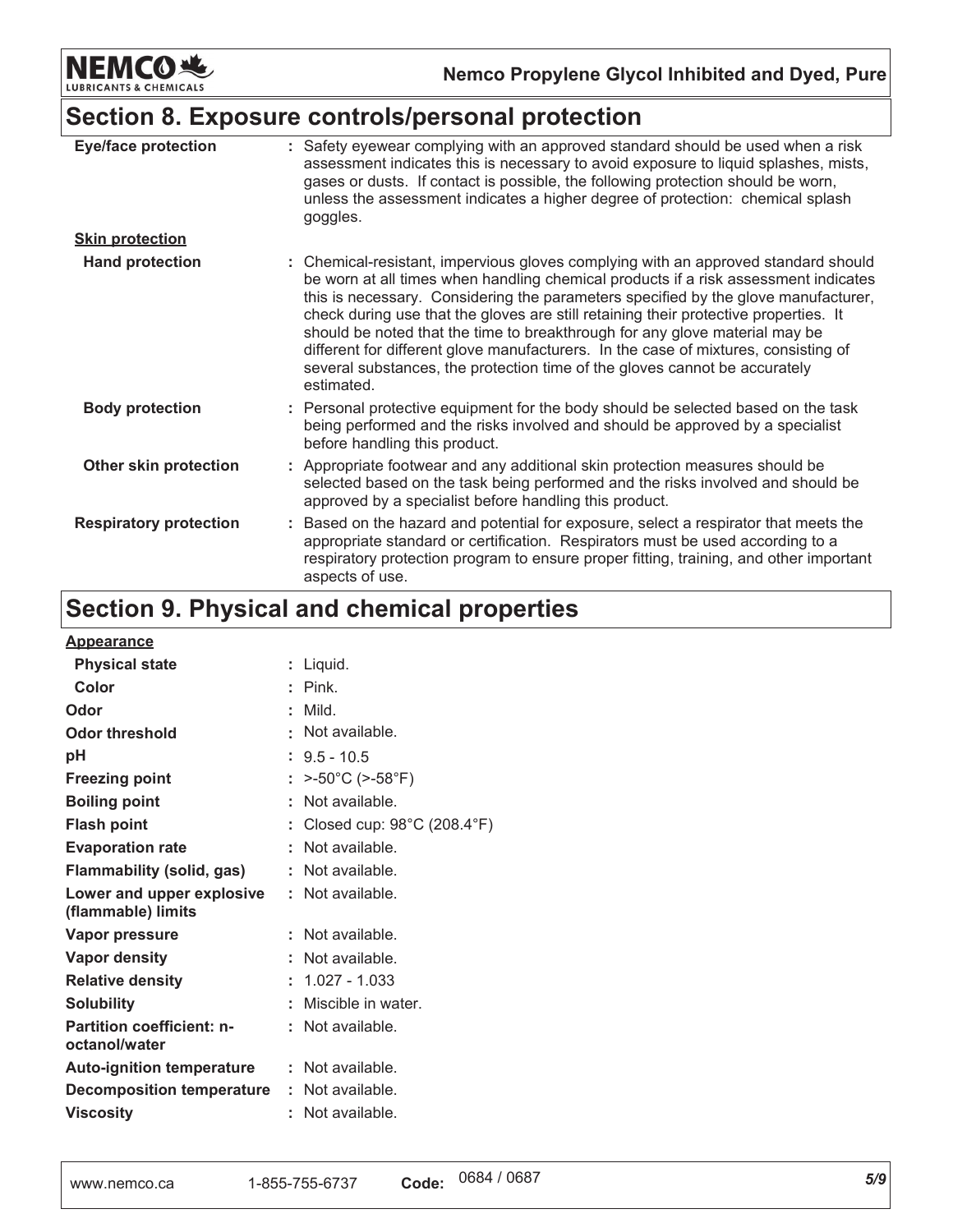![](_page_5_Picture_0.jpeg)

Nemco Propylene Glycol Inhibited and Dyed, Pure

### **Section 10. Stability and reactivity**

| <b>Reactivity</b>                            | : No specific test data related to reactivity available for this product or its ingredients.              |
|----------------------------------------------|-----------------------------------------------------------------------------------------------------------|
| <b>Chemical stability</b>                    | : The product is stable.                                                                                  |
| <b>Possibility of hazardous</b><br>reactions | : Under normal conditions of storage and use, hazardous reactions will not occur.                         |
| <b>Conditions to avoid</b>                   | : No specific data.                                                                                       |
| Incompatible materials                       | : Reactive or incompatible with the following materials: oxidizing materials.                             |
| <b>Hazardous decomposition</b><br>products   | : Under normal conditions of storage and use, hazardous decomposition products<br>should not be produced. |

### **Section 11. Toxicological information**

#### Information on toxicological effects

#### **Acute toxicity**

| <b>Product/ingredient name</b> | <b>Result</b>            | <b>Species</b> | <b>Dose</b>              | <b>Exposure</b> |
|--------------------------------|--------------------------|----------------|--------------------------|-----------------|
| Propane-1,2-diol               | LD50 Dermal<br>LD50 Oral | Rabbit<br>Rat  | 20800 mg/kg<br>$20$ g/kg |                 |

#### **Irritation/Corrosion**

| <b>Product/ingredient name</b> | <b>Result</b>                                | <b>Species</b>   | <b>Score</b> | <b>Exposure</b>               | <b>Observation</b> |
|--------------------------------|----------------------------------------------|------------------|--------------|-------------------------------|--------------------|
| Propane-1,2-diol               | Eves - Mild irritant<br>Eves - Mild irritant | Rabbit<br>Rabbit |              | 24 hours 500 mg   -<br>100 mg |                    |

#### **Sensitization**

There is no data available.

#### **Mutagenicity**

There is no data available.

#### Carcinogenicity

There is no data available.

#### **Reproductive toxicity**

There is no data available.

#### **Teratogenicity**

There is no data available.

Specific target organ toxicity (single exposure)

There is no data available.

#### Specific target organ toxicity (repeated exposure)

There is no data available.

#### **Aspiration hazard**

There is no data available.

#### Information on the likely : Dermal contact. Eye contact. Inhalation. Ingestion.

#### routes of exposure

### Potential acute health effects

Eye contact : Causes eye irritation.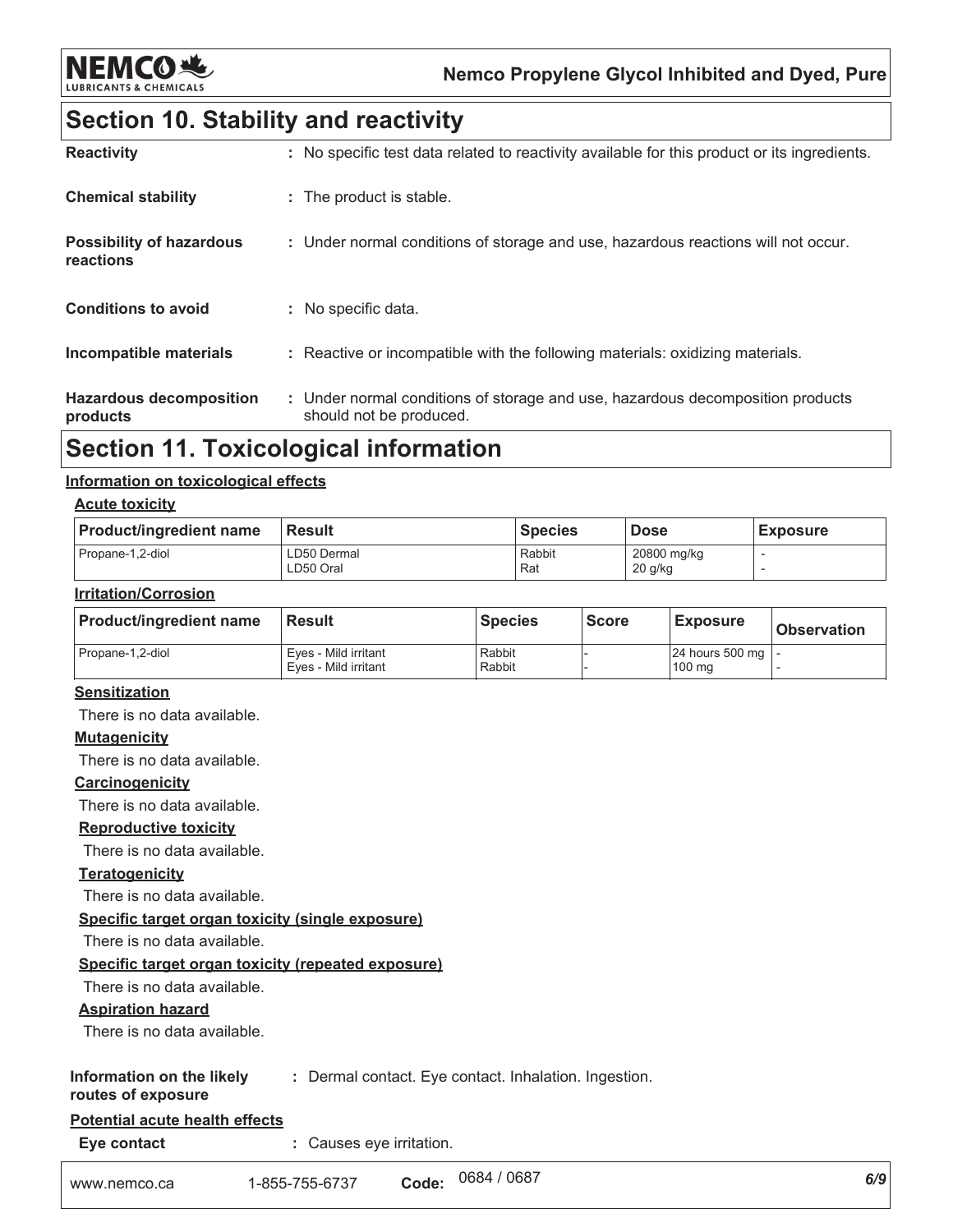![](_page_6_Picture_0.jpeg)

# Section 11. Toxicological information

| <b>Inhalation</b>   | : No known significant effects or critical hazards. |
|---------------------|-----------------------------------------------------|
| <b>Skin contact</b> | : No known significant effects or critical hazards. |
| Ingestion           | : No known significant effects or critical hazards. |

#### Symptoms related to the physical, chemical and toxicological characteristics

| Eye contact         | : Adverse symptoms may include the following:<br>pain or irritation<br>watering<br>redness |
|---------------------|--------------------------------------------------------------------------------------------|
| <b>Inhalation</b>   | : No known significant effects or critical hazards.                                        |
| <b>Skin contact</b> | : No known significant effects or critical hazards.                                        |
| Ingestion           | : No known significant effects or critical hazards.                                        |

#### Delayed and immediate effects and also chronic effects from short and long term exposure

| <b>Short term exposure</b>              |                                                         |
|-----------------------------------------|---------------------------------------------------------|
| <b>Potential immediate</b><br>effects   | No known significant effects or critical hazards.<br>t. |
| <b>Potential delayed effects</b>        | : No known significant effects or critical hazards.     |
| Long term exposure                      |                                                         |
| Potential immediate<br>effects          | No known significant effects or critical hazards.       |
| <b>Potential delayed effects</b>        | : No known significant effects or critical hazards.     |
| <b>Potential chronic health effects</b> |                                                         |
| General                                 | No known significant effects or critical hazards.       |
| Carcinogenicity                         | : No known significant effects or critical hazards.     |
| <b>Mutagenicity</b>                     | No known significant effects or critical hazards.       |
| <b>Teratogenicity</b>                   | : No known significant effects or critical hazards.     |
| <b>Developmental effects</b>            | No known significant effects or critical hazards.<br>t. |
| <b>Fertility effects</b>                | No known significant effects or critical hazards.       |

#### **Numerical measures of toxicity**

#### **Acute toxicity estimates**

There is no data available.

## **Section 12. Ecological information**

### **Toxicity**

| <b>Product/ingredient name</b> | <b>Result</b>                       | <b>Species</b>                   | <b>Exposure</b> |
|--------------------------------|-------------------------------------|----------------------------------|-----------------|
| Propane-1,2-diol               | Acute EC50 >110 ppm Fresh water     | Daphnia - Daphnia magna          | 48 hours        |
|                                | Acute LC50 1020000 ug/L Fresh water | Crustaceans - Ceriodaphnia dubia | 48 hours        |
|                                | Acute LC50 710000 µg/L Fresh water  | Fish - Pimephales promelas       | 96 hours        |

#### **Persistence and degradability**

There is no data available.

#### **Bioaccumulative potential**

| www.nemco.ca | 1-855-755-6737 | Code: | 0684 / 0687 |  |
|--------------|----------------|-------|-------------|--|
|--------------|----------------|-------|-------------|--|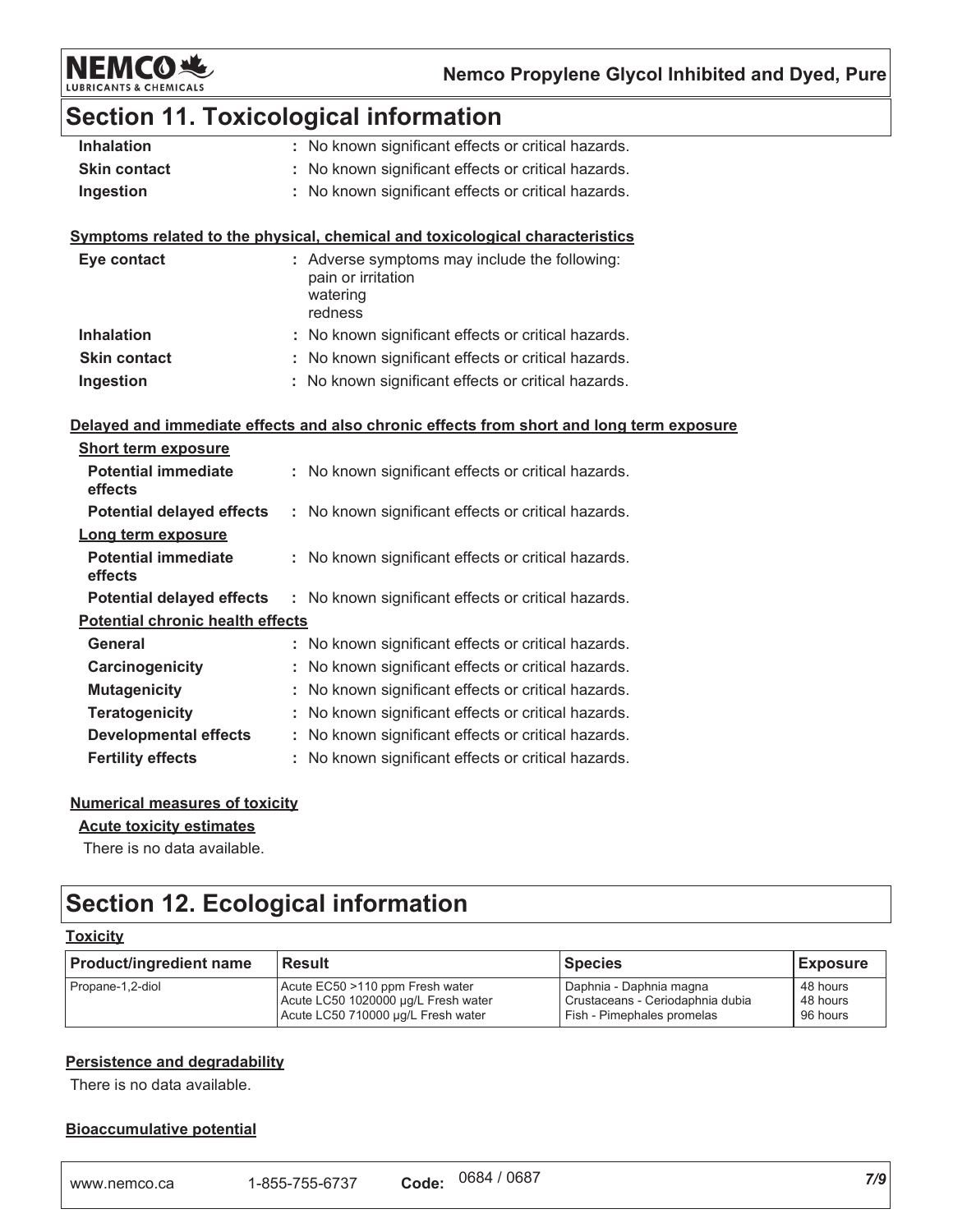NEMCORS

Nemco Propylene Glycol Inhibited and Dyed, Pure

### **Section 12. Ecological information**

| <b>Product/ingredient name</b> | $\mathsf{LogP}_\mathsf{ow}$ | <b>BCF</b> | <b>Potential</b> |
|--------------------------------|-----------------------------|------------|------------------|
| Propane-1,2-diol               | $-1.07$                     |            | low              |

### **Mobility in soil**

| Soil/water partition | : There is no data available. |
|----------------------|-------------------------------|
| coefficient (Koc)    |                               |

#### **Other adverse effects** : No known significant effects or critical hazards.

### **Section 13. Disposal considerations**

#### : The generation of waste should be avoided or minimized wherever possible. **Disposal methods** Disposal of this product, solutions and any by-products should comply with the requirements of environmental protection and waste disposal legislation and any regional local authority requirements. Dispose of surplus and non-recyclable products via a licensed waste disposal contractor. Waste should not be disposed of untreated to the sewer unless fully compliant with the requirements of all authorities with jurisdiction. Waste packaging should be recycled. Incineration or landfill should only be considered when recycling is not feasible. This material and its container must be disposed of in a safe way. Care should be taken when handling empty containers that have not been cleaned or rinsed out. Empty containers or liners may retain some product residues. Avoid dispersal of spilled material and runoff and contact with soil, waterways, drains and sewers.

### **Section 14. Transport information**

|                                      | <b>TDG Classification</b> | <b>IMDG</b>              | <b>IATA</b>    |
|--------------------------------------|---------------------------|--------------------------|----------------|
| <b>UN number</b>                     | Not regulated.            | Not regulated.           | Not regulated. |
| <b>UN proper</b><br>shipping name    |                           |                          |                |
| <b>Transport</b><br>hazard class(es) |                           | $\overline{\phantom{a}}$ |                |
| <b>Packing group</b>                 | $\overline{\phantom{a}}$  | $\overline{\phantom{a}}$ |                |
| <b>Environmental</b><br>hazards      | No.                       | No.                      | No.            |
| <b>Additional</b><br>information     |                           |                          |                |

**AERG** : Not applicable

Special precautions for user : Transport within user's premises: always transport in closed containers that are upright and secure. Ensure that persons transporting the product know what to do in the event of an accident or spillage.